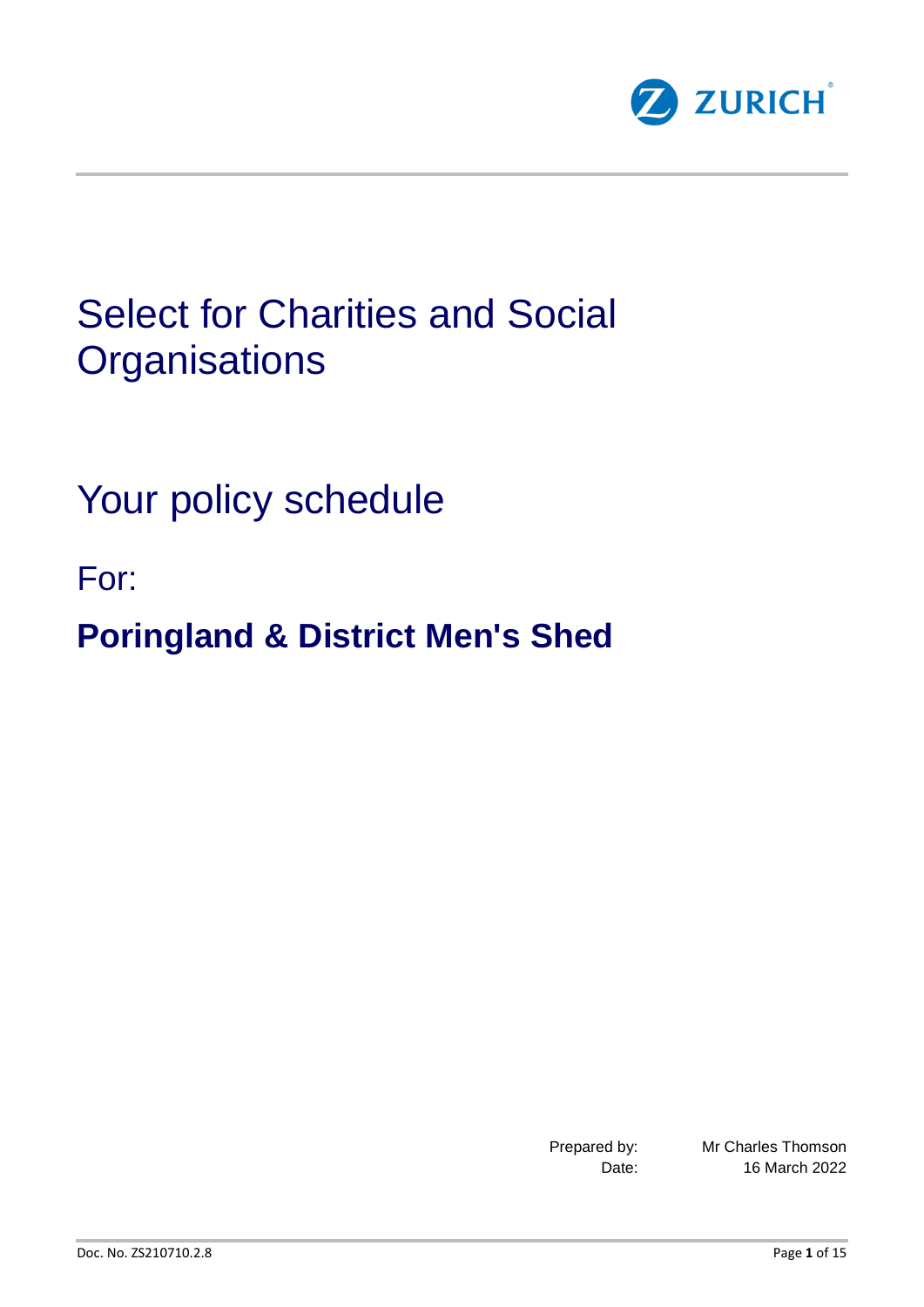

### **Introduction**

This insurance policy, which meets your demands and needs, has been based on the latest information obtained from you. This policy schedule shows the headlines of your cover. The details of the cover are shown in the policy document.

This is important information, please read it carefully and check that the facts given about you are correct and that we have included all the covers that you require. Covers are the elements that make up your policy and are shown in Section 4 of this document. We are unable to give you advice so it is your responsibility to check the cover is correct for your organisation.

Please contact us if you spot any errors or have any questions.

As this schedule will run for the coming year, please keep us informed if your organisation changes during the year. Errors or missing facts in this schedule could result in claims not being paid. (See Section 1 in 'General notes' for more details)

The schedule is made up of seven parts:

#### **1. Basic information**

Who holds the policy and the dates it will be active

#### **2. Statement of Fact**

The statements that you must comply with in order for your cover to be valid

#### **3. Our Understanding of You**

The facts on which we have based this policy

#### **4. Lines of cover applying**

A list of the lines of cover

#### **5. Noted interests**

If you have told us that a third party organisation owns some of the items we are insuring, these items will be listed here

#### **6. General notes**

Notes on how we will apply the policy and manage your information

### **7. Claims contact information**

The numbers to call if you need to make a claim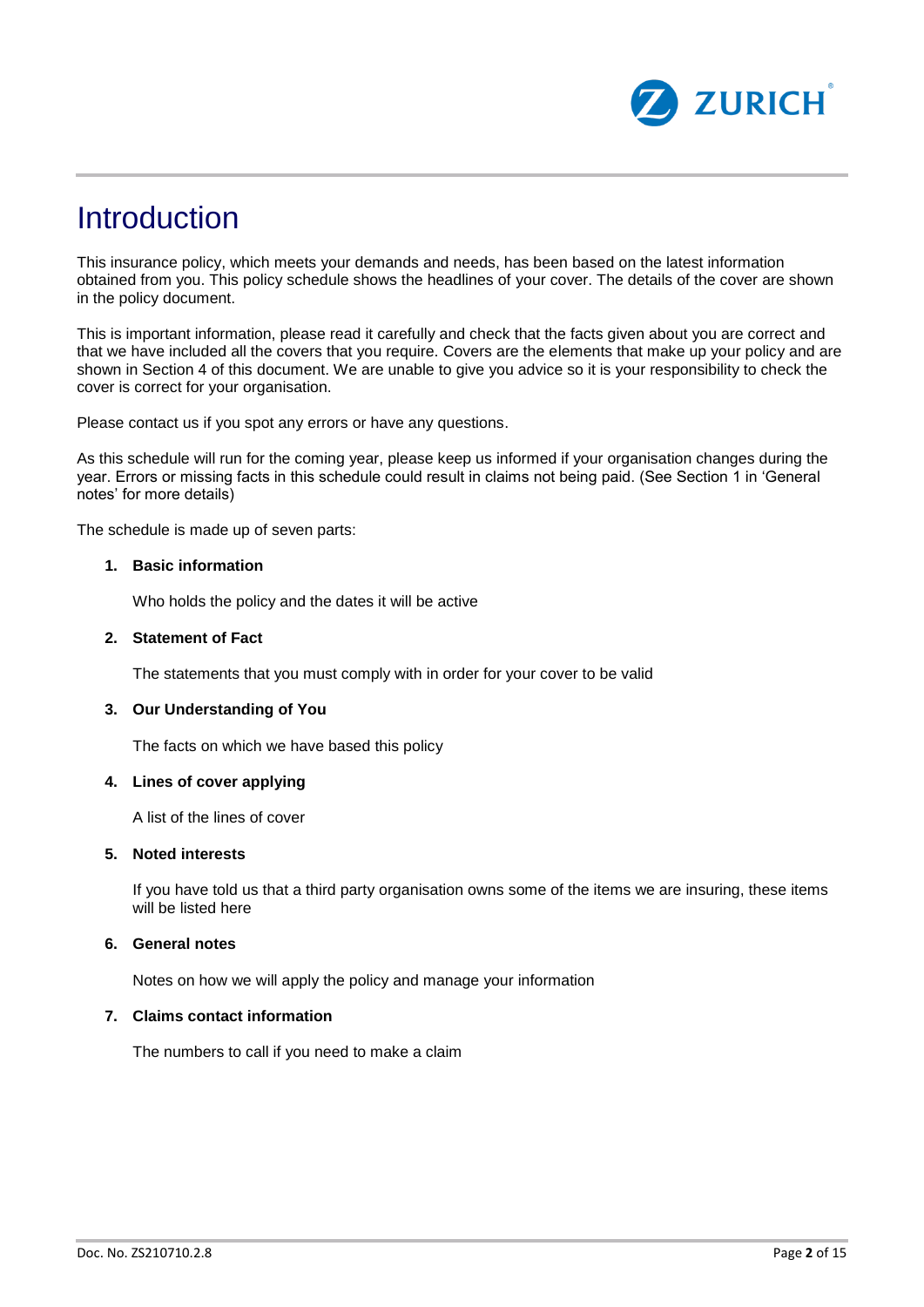

### 1. Basic information

This policy schedule replaces any previous schedule issued to you.

The policy document, this policy schedule and any statement of fact should be read together. Each part is a separate contract. The general definitions, conditions and exclusions apply to all parts.

| Insured:                                          | Poringland & District Men's Shed |     |                 |  |
|---------------------------------------------------|----------------------------------|-----|-----------------|--|
| Address:                                          | 13 Wheel Road                    |     |                 |  |
|                                                   | Alpington                        |     |                 |  |
|                                                   | Norwich                          |     |                 |  |
|                                                   |                                  |     |                 |  |
|                                                   | <b>NR147RX</b>                   |     |                 |  |
|                                                   | United Kingdom                   |     |                 |  |
| Policy number:                                    | XAO1220700703                    |     |                 |  |
| Terrorism policy number:                          |                                  |     |                 |  |
| Current year of cover:                            | 20 October 2021                  | to: | 19 October 2022 |  |
| Period of cover:                                  | 24 March 2022                    | to: | 19 October 2022 |  |
| Premium (Incl. IPT):                              | £192.95                          |     |                 |  |
| <b>Engineering Inspection fee</b><br>(Incl. VAT): | £Nil                             |     |                 |  |
| <b>Policy Form Reference</b>                      | MCOBCD05                         |     |                 |  |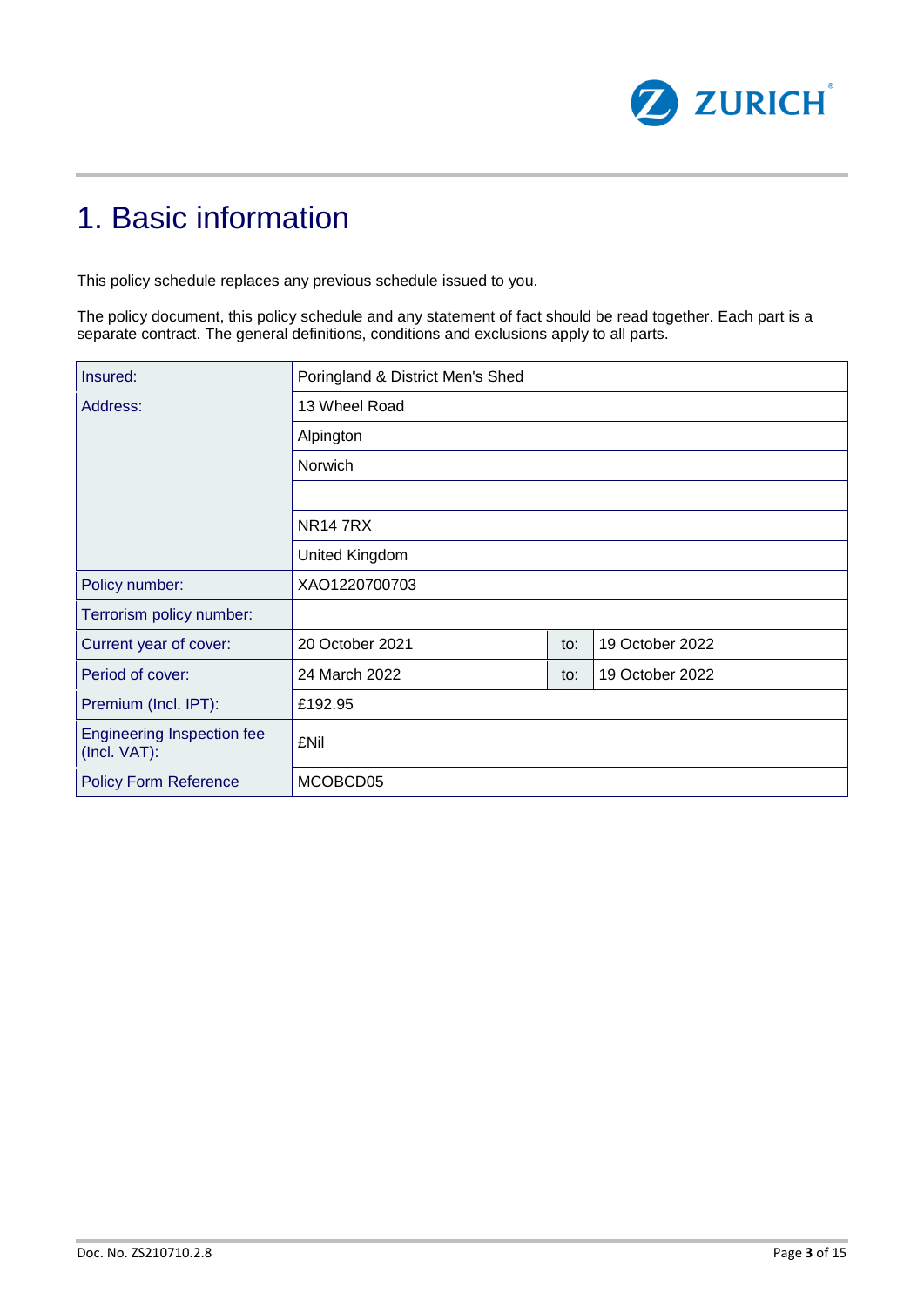

## 2. Statement of fact

General statements that you must comply with in order for this offer to be valid:

- You are not aware of any incidents that could give rise to a claim, that you have not declared.
- You operate only in the UK, excluding Northern Ireland.
- You do not have any dealings with or links to any countries or organisations that are subject to sanctions.
- You have never been investigated by the police, the Health & Safety Executive, the Charity Commission or any funding body.
- Your organisation has never had an insurance policy declined, cancelled, or had special terms imposed.
- You abide by any rules, guidelines or advice that may be issued to you by your governing body, trade association or Local Authority.
- If you have 1 to 1 interactions with children or vulnerable adults you must have told us about the nature of these interactions.
- You do not knowingly export products to the USA or Canada.
- You do not undertake any of the following activities: work offshore, aviation activities including work airside, work on the railway or transport networks including maintaining inland waterways and canals, work at nuclear installations, work with asbestos, silica or involvement with the disposal of waste, management of tunnels, bridges, piers and sea defences.

Statements you must comply with in order for your Material damage cover to be valid:

- Each of your properties are in a good state of repair and complies with all relevant health, safety and fire regulations.
- None of your properties or their surrounding areas have ever suffered from flooding.
- None of your properties have previously suffered from, or show any visible signs of damage from subsidence, landslip or ground heave. Also none are adjacent to any property which has suffered from any such incidents.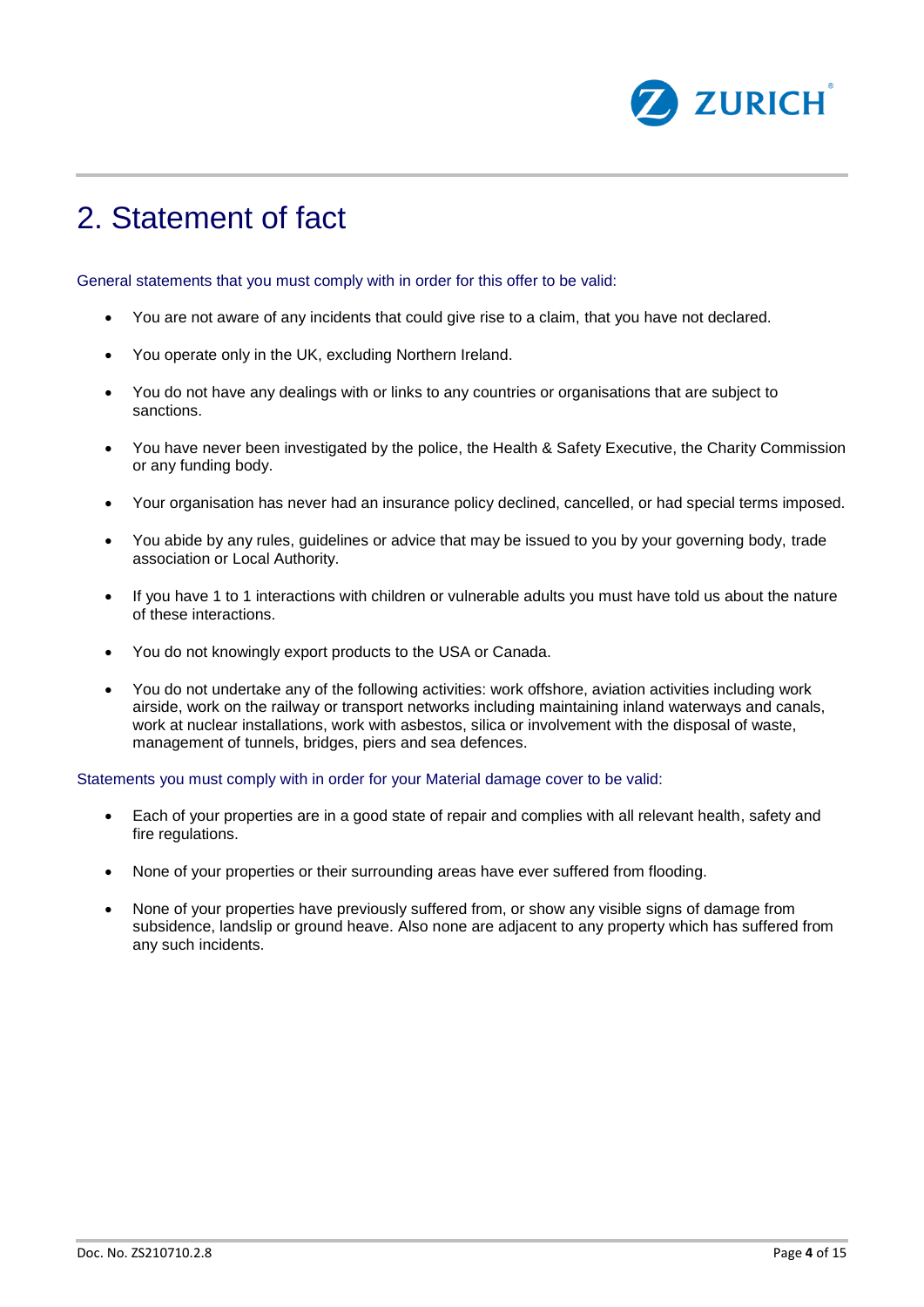

## 3. Our understanding of you

| Your purpose:                                   | To provide mental well being, by providing a place for men to gather together<br>to carry out hobbies and likeminded activities.                                                                                                                                                                                                                                                                                                                                                                                                                                                                                                                                                                                                                       |
|-------------------------------------------------|--------------------------------------------------------------------------------------------------------------------------------------------------------------------------------------------------------------------------------------------------------------------------------------------------------------------------------------------------------------------------------------------------------------------------------------------------------------------------------------------------------------------------------------------------------------------------------------------------------------------------------------------------------------------------------------------------------------------------------------------------------|
| Description of your services<br>and activities: | You meet on a Tuesday, Thursday, and Saturday between 10am - 1pm.<br>Maximum attendance per session is 20. Each session has someone in charge,<br>who has the key, first aid kit and makes sure things happen as they should.<br>You use a mixture of hand and power tools (provided from the shed, no tools<br>from outside of the organisation are used) to repair and make items, from bird<br>boxes to shelves. You upcycle material from the local repair and recycle centre<br>and work with South Norfolk council to upcycle electrical goods and furniture,<br>which you then sell on. All items are PAT tested by your own trained<br>volunteers. You have a record of all members and their emergency contacts.<br>PPE worn where necessary. |

| Your last declared audited total annual income, or your projected annual<br>income if you are a new organisation:                                                         |                                                                                                                                                                                                                                           | £18,000.00 |  |
|---------------------------------------------------------------------------------------------------------------------------------------------------------------------------|-------------------------------------------------------------------------------------------------------------------------------------------------------------------------------------------------------------------------------------------|------------|--|
| Total projected gross wageroll for the year:                                                                                                                              |                                                                                                                                                                                                                                           | £0.00      |  |
| If either of the above two figures have increased by more than 10% for the<br><b>IMPORTANT:</b><br>current year of cover, please contact us so we can update your policy. |                                                                                                                                                                                                                                           |            |  |
| Your last declared number of full time equivalent volunteers:                                                                                                             |                                                                                                                                                                                                                                           | 3          |  |
| NOTE:                                                                                                                                                                     | • Full time equivalent means; How many full time volunteers you<br>would have, based on a 35 hour working week<br>• If you have less than 35 hours a week from all of your volunteers,<br>the above figure has been rounded up by us to 1 |            |  |

General conditions that apply to your policy:

#### **IMPORTANT:**

You have confirmed to us that you comply with the Conditions listed below. If you become non-compliant with any of these Conditions you must tell us as it will affect your ability to claim under this policy.

- 1. You are a UK based charity or not-for-profit organisation that uses its surplus revenue to achieve its published goals, and does not distribute the surplus to any employee, director, member or shareholder
- 2. You do not have a permanent base abroad, or transfer funds to, or carry out activities in any countries currently subject to Sanctions
- 3. You are not based in Northern Ireland
- 4. You are not part of a political, lobbying or campaigning group
- 5. Your organisation is not a Leisure Complex Facility, a Student Union, a National Park, a Credit Union or a member of the National Association of Special Schools
- 6. You have never been declined, cancelled, refused to renew or had special terms applied to any application of yours for insurance covering any aspects of the proposed Policy
- 7. None of your buildings insured under this policy have a thatched roof
- 8. You risk assess all your key activities and job roles
- 9. You abide by any rules, guidelines or advice that is given to you by any relevant authority, such as:
	- a Local Authority
	- the Health and Safety Executive, or
	- a national body that champions or governs your activities
- 10.You keep a permanent record of your assessments, training and inspections
- 11.Your total income is under £500,000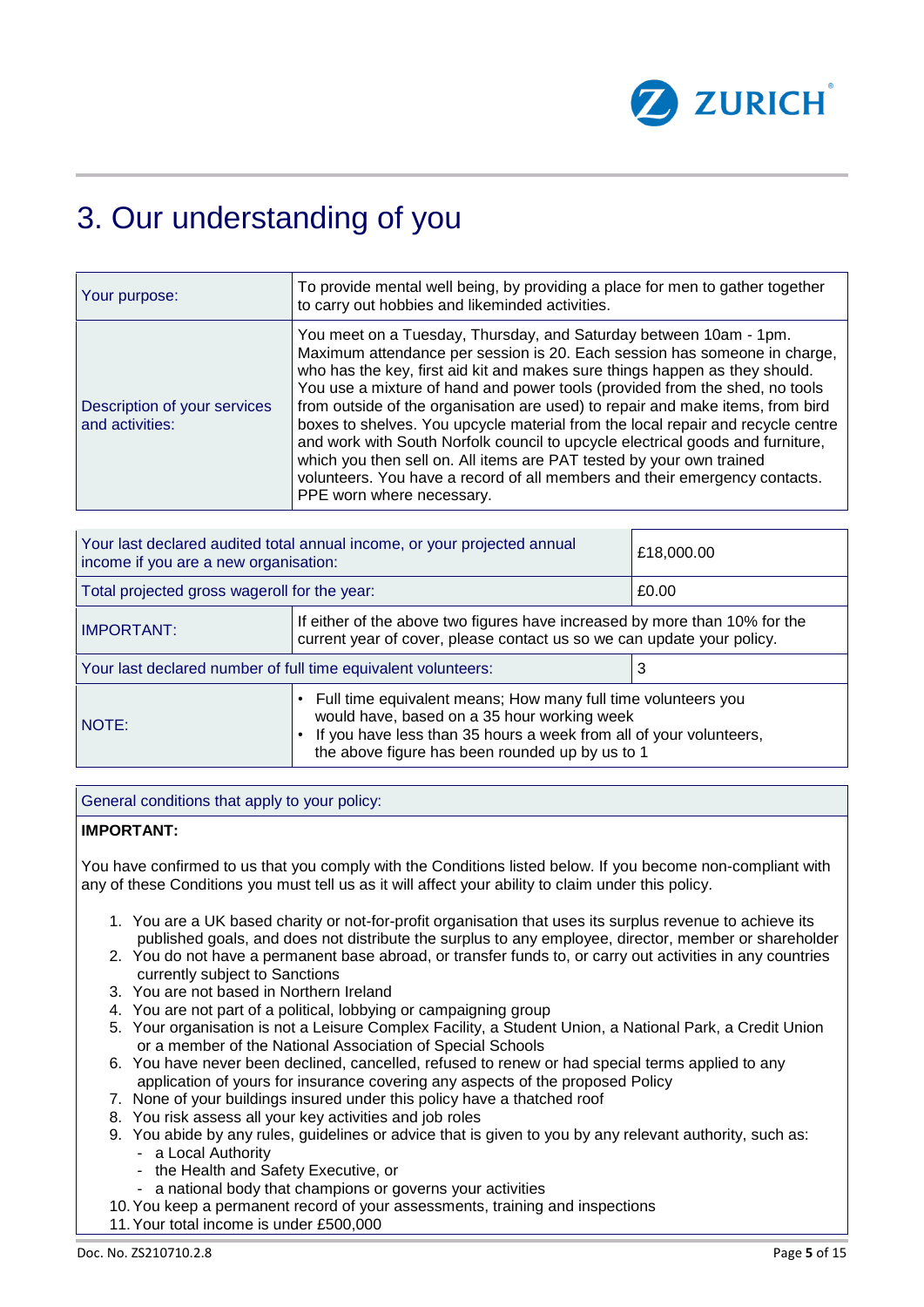

12.Your total gross wage-roll is under £250,000

13.You have not made claim over £1,000, or 2 or more smaller claims in the last three years

Further conditions that apply to your policy:

### **IMPORTANT:**

Within each Part of cover in this schedule you may find further Conditions. You have confirmed to us that you can comply with these. If you become non-compliant with any of these Conditions by Part of cover, you must tell us as it will affect your ability to claim under this policy.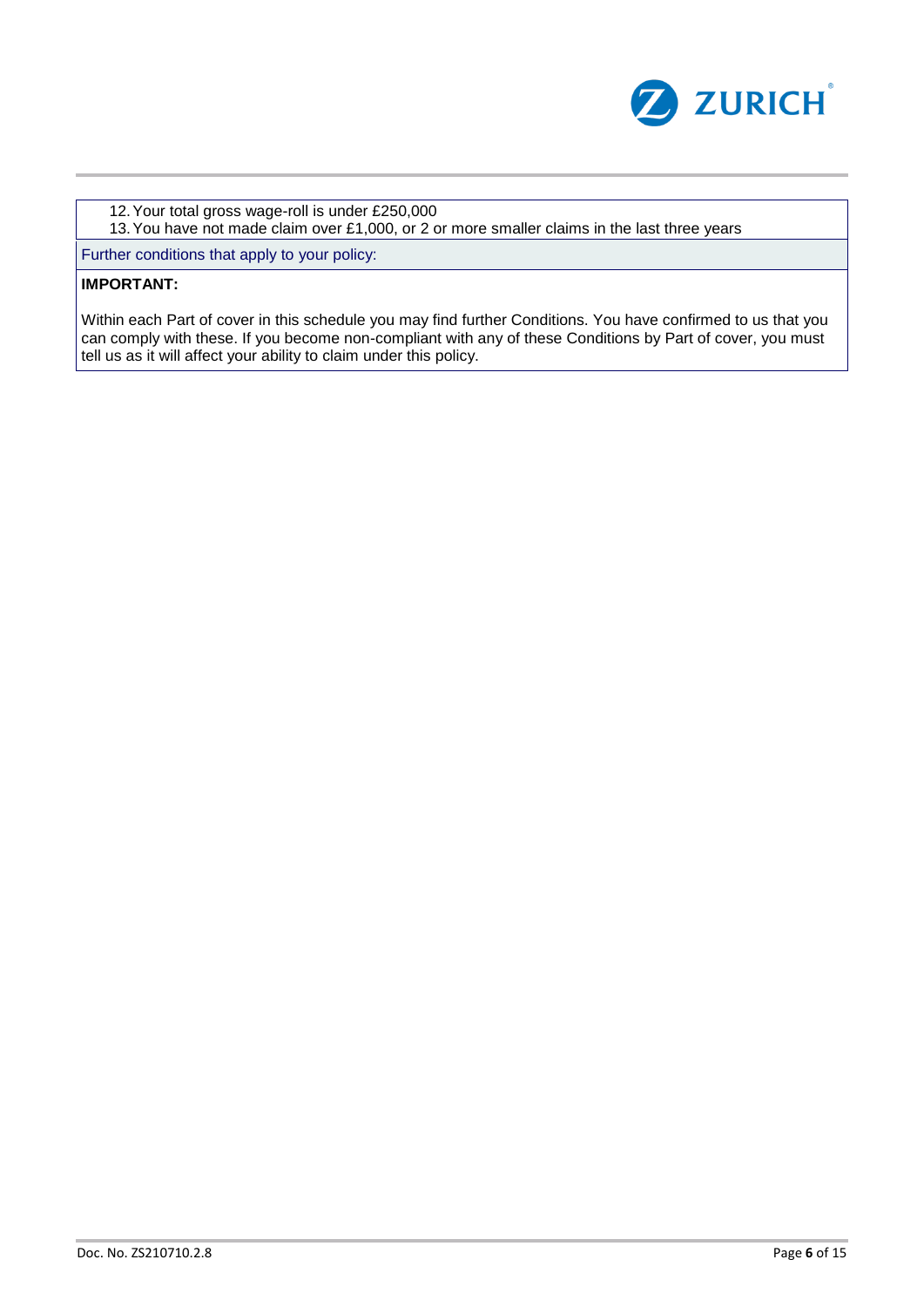

## 4. Lines of cover applying

Your policy document includes every line of cover that can be purchased. This table shows the covers that apply to your policy and those that don't.

| Line of cover                                            | <b>Operative / Not Operative</b> |
|----------------------------------------------------------|----------------------------------|
| Part A: Material damage                                  | Operative                        |
| Part B: Business interruption                            | Not Operative                    |
| Part C: Works in progress - 'all risks'                  | Not Operative                    |
| Part D: Money                                            | Not Operative                    |
| Part E: Computer                                         | Not Operative                    |
| Part F: Public liability                                 | Operative                        |
| Part G: Hirers' liability                                | Not Operative                    |
| Part H: Employers' liability                             | Not Operative                    |
| Part I: Libel and slander                                | Not Operative                    |
| Part J: Professional negligence                          | Not Operative                    |
| Part K: Financial and administration liability           | Not Operative                    |
| Part L: Motor                                            | Not Operative                    |
| Part M: Motor legal expenses and uninsured loss recovery | Not Operative                    |
| Part N: Inspection contract                              | Not Operative                    |
| Part O: Plant protection                                 | Not Operative                    |
| Part P: Deterioration of stock                           | Not Operative                    |
| Part R: Personal accident                                | Not Operative                    |
| Part S: Business travel                                  | Not Operative                    |
| Part T: Legal expenses                                   | Not Operative                    |
| Part U: Terrorism                                        | Not Operative                    |

The following pages contain a table for each line of cover you have purchased. Each table shows the limits of indemnity and / or sums insured (the maximum possible amount that could be paid) and the **excesses** that apply.

Some tables may also include conditions of cover and / or operative endorsements which describe the basis on which we are issuing the cover. These are also important as, if they are not true for your organisation, your cover could be invalid.

If you have opted for a long term agreement, this will be stated at the beginning of each line of cover below, to which it applies.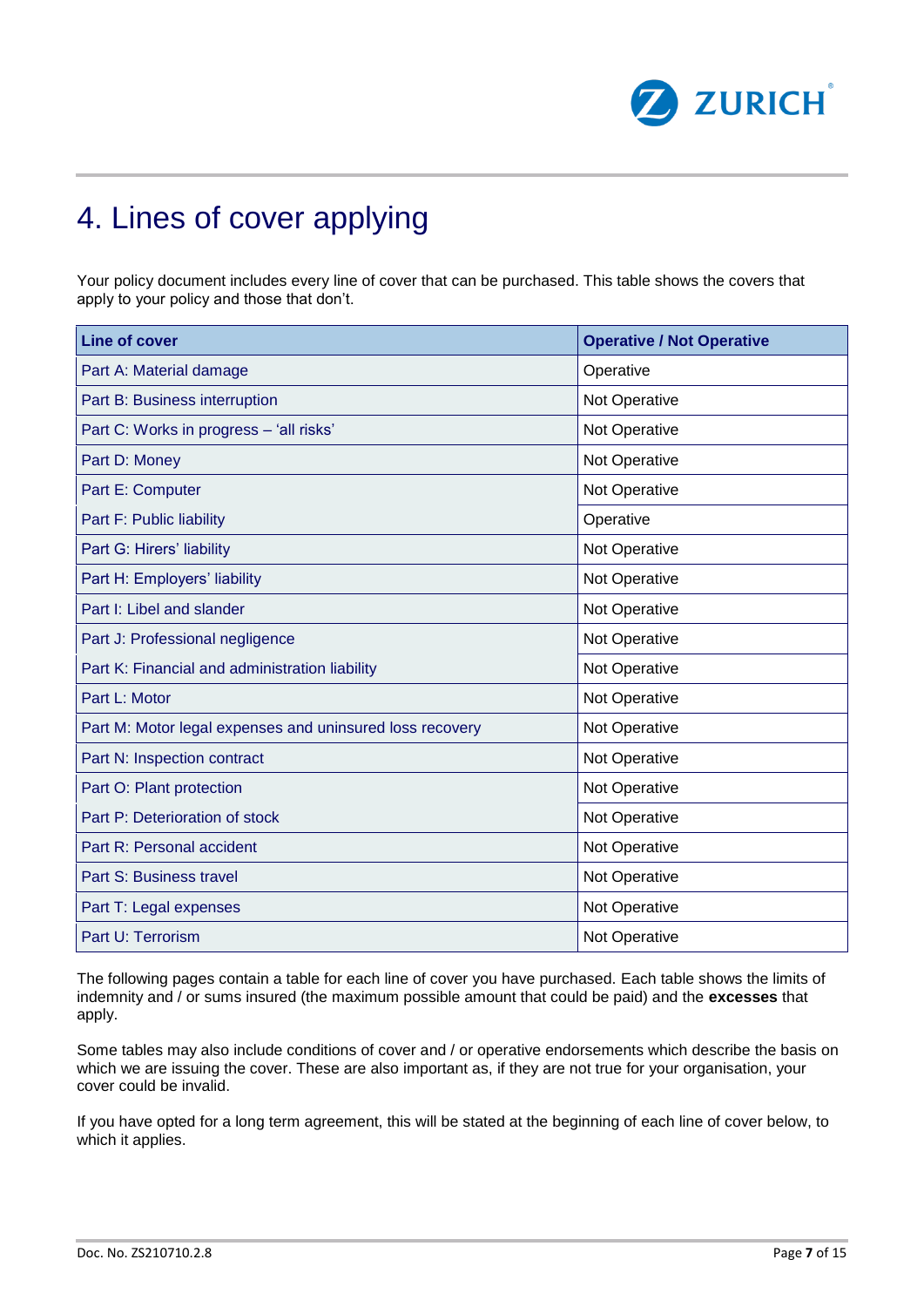

### **Part A – Material damage**

| Long term agreement                                                   |                   |                                                                                                      |                 |  |                                                                            |  |
|-----------------------------------------------------------------------|-------------------|------------------------------------------------------------------------------------------------------|-----------------|--|----------------------------------------------------------------------------|--|
| Long term agreement active:                                           |                   | <b>No</b>                                                                                            |                 |  |                                                                            |  |
| Long term agreement expiry date:                                      |                   | Not applicable                                                                                       |                 |  |                                                                            |  |
|                                                                       |                   |                                                                                                      |                 |  |                                                                            |  |
| <b>Premises 1</b>                                                     |                   |                                                                                                      |                 |  |                                                                            |  |
| Address:                                                              |                   | The Barn behind the The Dove, Bungay Road, Poringland,<br>Norwich, Norfolk, NR14 7NB, United Kingdom |                 |  |                                                                            |  |
| Subsidence insured:                                                   |                   | <b>No</b>                                                                                            |                 |  |                                                                            |  |
| <b>Buildings cover</b>                                                |                   |                                                                                                      |                 |  |                                                                            |  |
| Building sum insured:                                                 |                   | £65,563.62                                                                                           |                 |  |                                                                            |  |
| Basis of cover:                                                       |                   | Reinstatement                                                                                        |                 |  |                                                                            |  |
| <b>Excess</b>                                                         |                   | Theft & Accidental Damage:                                                                           |                 |  | £100.00                                                                    |  |
|                                                                       |                   | Subsidence:                                                                                          |                 |  | £1,000.00                                                                  |  |
|                                                                       |                   | Any other cause excluding fire,<br>lightning & explosion:                                            |                 |  | £250.00                                                                    |  |
| <b>Contents cover</b>                                                 |                   |                                                                                                      |                 |  |                                                                            |  |
| Category of contents<br>Item description:<br>cover:                   |                   | Sum Insured:                                                                                         | Basis of cover: |  | Excess:                                                                    |  |
|                                                                       | Equipment & Tools | £10,000.00                                                                                           |                 |  | Theft & Accidental<br>Damage:<br>£100.00                                   |  |
| TV, audio/visual<br>equipment,<br>photographic,<br>alcohol, tools and |                   |                                                                                                      |                 |  | Subsidence:                                                                |  |
|                                                                       |                   |                                                                                                      | Reinstatement   |  | £1,000.00                                                                  |  |
| gardening<br>equipment                                                |                   |                                                                                                      |                 |  | Any other cause<br>excluding fire,<br>lightning &<br>explosion:<br>£250.00 |  |

| <b>Premises 2</b>      |                                                                         |         |  |
|------------------------|-------------------------------------------------------------------------|---------|--|
| Address:               | The Footpath, Poringland, Norwich, Norfolk, NR14 7RF, United<br>Kingdom |         |  |
| Subsidence insured:    | No.                                                                     |         |  |
| <b>Buildings cover</b> |                                                                         |         |  |
| Building sum insured:  | £100,000.00                                                             |         |  |
| Basis of cover:        | Reinstatement                                                           |         |  |
| <b>Excess</b>          | Theft & Accidental Damage:                                              | £100.00 |  |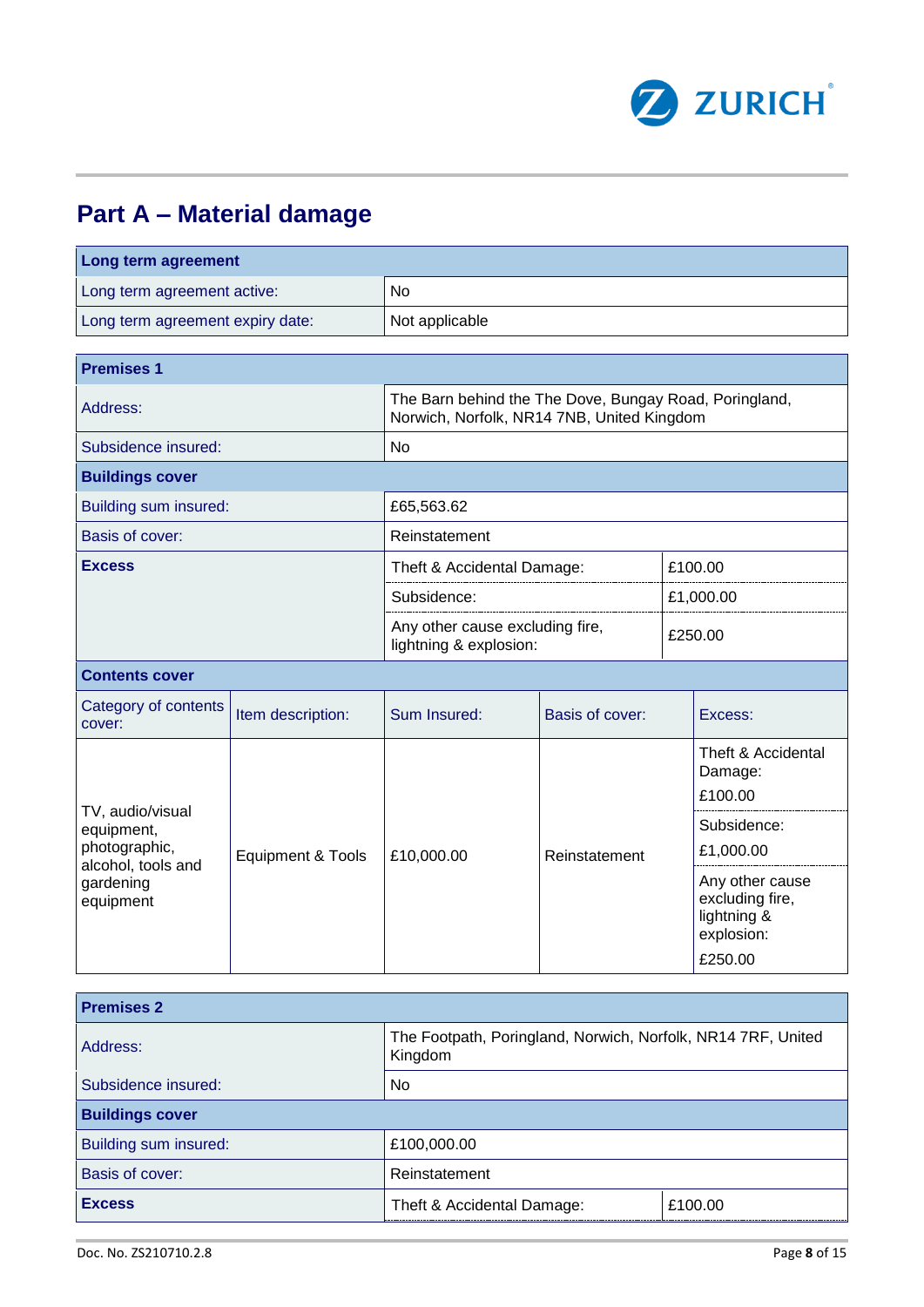

|                                                                                                 |                     | Subsidence:                                               |                 | £1,000.00                                                                  |  |
|-------------------------------------------------------------------------------------------------|---------------------|-----------------------------------------------------------|-----------------|----------------------------------------------------------------------------|--|
|                                                                                                 |                     | Any other cause excluding fire,<br>lightning & explosion: |                 | £250.00                                                                    |  |
| <b>Contents cover</b>                                                                           |                     |                                                           |                 |                                                                            |  |
| Category of contents<br>cover:                                                                  | Item description:   | Sum Insured:                                              | Basis of cover: | Excess:                                                                    |  |
| TV, audio/visual<br>equipment,<br>photographic,<br>alcohol, tools and<br>gardening<br>equipment |                     | £10,000.00                                                |                 | Theft & Accidental<br>Damage:<br>£100.00                                   |  |
|                                                                                                 | Equipment and tools |                                                           | Reinstatement   | Subsidence:<br>£1,000.00                                                   |  |
|                                                                                                 |                     |                                                           |                 | Any other cause<br>excluding fire,<br>lightning &<br>explosion:<br>£250.00 |  |

| <b>Premises 3</b>      |                                                             |           |  |
|------------------------|-------------------------------------------------------------|-----------|--|
| Address:               | The Footpath, Poringland, Norwich, NR14 7RF, United Kingdom |           |  |
| Subsidence insured:    | No.                                                         |           |  |
| <b>Buildings cover</b> |                                                             |           |  |
| Building sum insured:  | £10,000.00                                                  |           |  |
| Basis of cover:        | Reinstatement                                               |           |  |
| <b>Excess</b>          | Theft & Accidental Damage:                                  | £100.00   |  |
|                        | Subsidence:                                                 | £1,000.00 |  |
|                        | Any other cause excluding fire,<br>lightning & explosion:   | £250.00   |  |

| <b>Operative endorsements</b>                                  |                                                                                                                                                                                    |  |  |
|----------------------------------------------------------------|------------------------------------------------------------------------------------------------------------------------------------------------------------------------------------|--|--|
| See the Endorsements section of your                           | 2, 3, 10                                                                                                                                                                           |  |  |
| policy document for details of these                           | 6 (for Contents cover)                                                                                                                                                             |  |  |
| operative endorsements:                                        | 8 (for Buildings cover)                                                                                                                                                            |  |  |
| Endorsement title:                                             | Endorsement wording:                                                                                                                                                               |  |  |
| 11. Limit of Liability applicable to parts A,<br>B, C, D and E | In respect of General provision 1. Limit of Liability the amount in<br>the aggregate of the insured parts will not exceed £50,000,000<br>unless separately stated in the schedule. |  |  |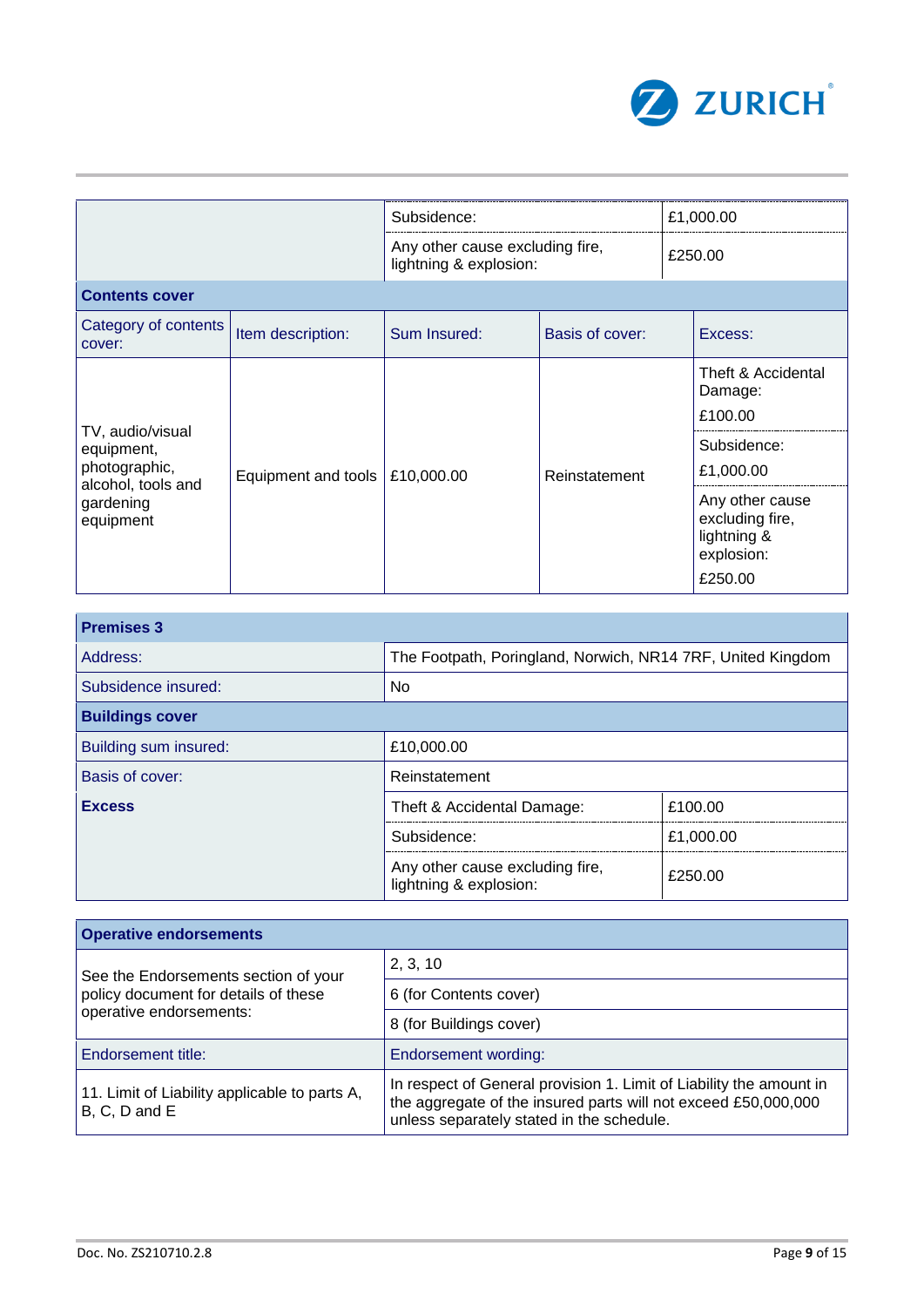

### **Part F – Public liability**

Note: This cover automatically includes product liability and property owners' liability

| Long term agreement                                      |                                                                                                                                                                                                                                                                                                                                                                     |  |
|----------------------------------------------------------|---------------------------------------------------------------------------------------------------------------------------------------------------------------------------------------------------------------------------------------------------------------------------------------------------------------------------------------------------------------------|--|
| Long term agreement active:                              | No                                                                                                                                                                                                                                                                                                                                                                  |  |
| Long term agreement expiry date:                         | Not applicable                                                                                                                                                                                                                                                                                                                                                      |  |
|                                                          |                                                                                                                                                                                                                                                                                                                                                                     |  |
| The cover                                                |                                                                                                                                                                                                                                                                                                                                                                     |  |
| Limit of indemnity:                                      | £5,000,000                                                                                                                                                                                                                                                                                                                                                          |  |
| <b>Excess</b>                                            |                                                                                                                                                                                                                                                                                                                                                                     |  |
| Excess:                                                  | <b>£Nil</b>                                                                                                                                                                                                                                                                                                                                                         |  |
|                                                          |                                                                                                                                                                                                                                                                                                                                                                     |  |
| <b>Operative endorsements</b>                            |                                                                                                                                                                                                                                                                                                                                                                     |  |
| <b>Endorsement title:</b>                                | <b>Endorsement wording:</b>                                                                                                                                                                                                                                                                                                                                         |  |
|                                                          | Section 2 - Cover                                                                                                                                                                                                                                                                                                                                                   |  |
| Extension of cover for injury caused to<br>volunteers    | Section 2 a) is amended as follows:                                                                                                                                                                                                                                                                                                                                 |  |
|                                                          | a) accidental Injury to any person other than an employee                                                                                                                                                                                                                                                                                                           |  |
| 2. Communicable diseases - Public liability<br>exclusion | In respect of Part $F -$ Public liability the following exclusion is<br>added to Section 3 - Special exclusions:                                                                                                                                                                                                                                                    |  |
|                                                          | 20. Communicable diseases                                                                                                                                                                                                                                                                                                                                           |  |
|                                                          | any loss, damage, liability, claim, cost or expense of whatsoever<br>nature, directly or indirectly caused by, contributed to by, resulting<br>from, arising out of, or in connection with, the following:                                                                                                                                                          |  |
|                                                          | a communicable disease; or<br>a)                                                                                                                                                                                                                                                                                                                                    |  |
|                                                          | the fear or threat (whether actual or perceived) of a<br>b)<br>communicable disease                                                                                                                                                                                                                                                                                 |  |
|                                                          | regardless of any other cause or event contributing concurrently<br>or in any other sequence thereto.                                                                                                                                                                                                                                                               |  |
|                                                          | However:<br>i) clauses a) and b) of this exclusion do not apply in respect of:<br>food or drink poisoning; or<br>1)                                                                                                                                                                                                                                                 |  |
|                                                          | Legionnaires' disease (if specifically covered by an<br>2)<br>extension or endorsement applied to this policy but only<br>to the extent of cover expressly stated as being provided<br>under the extension or endorsement)<br>ii) clause a) of this exclusion does not apply to the occurrence of<br>a communicable disease which, but for this exclusion, would be |  |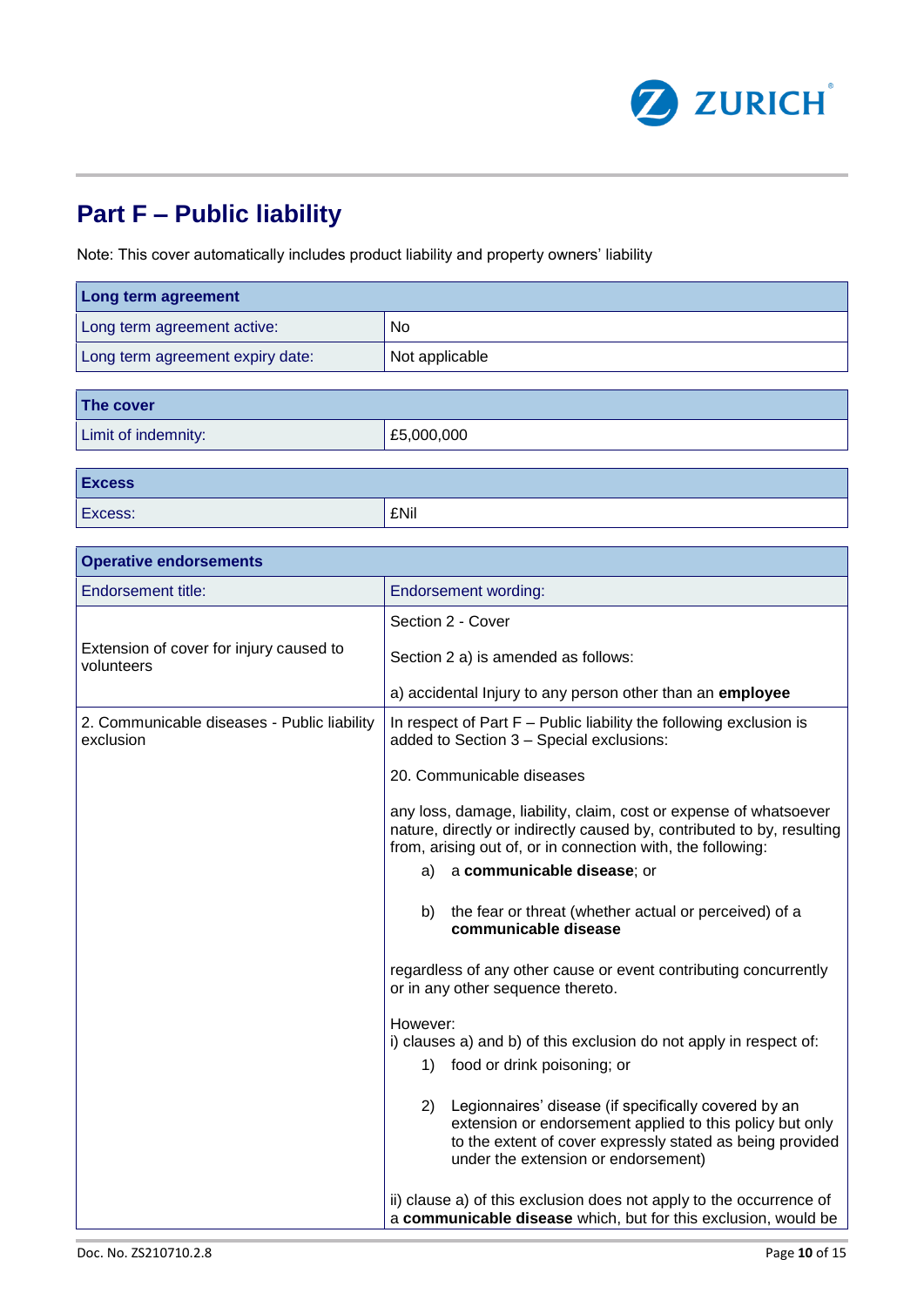

|                                         | insured under this section, provided that: ) clauses a) and b) of<br>this exclusion do not apply in respect of: |  |  |
|-----------------------------------------|-----------------------------------------------------------------------------------------------------------------|--|--|
|                                         | the liability of the insurer shall not exceed:<br>1)                                                            |  |  |
|                                         | £50,000 in respect of any one incident; or<br>A)                                                                |  |  |
|                                         | £250,000 in any one period of insurance<br>B)                                                                   |  |  |
|                                         | the above-noted limits shall include all costs and<br>2)<br>expenses.                                           |  |  |
|                                         | Effective date: 20/07/2017                                                                                      |  |  |
|                                         | Corporate Liability (section 2B of part K)<br>£1,000,000                                                        |  |  |
| Corporate Liability cover for migrating | Including professional services £1,000,000                                                                      |  |  |
| customers                               | Operative endorsement:                                                                                          |  |  |
|                                         | 1. The limit of indemnity applicable is as stated in special<br>provision 2 of section 4.                       |  |  |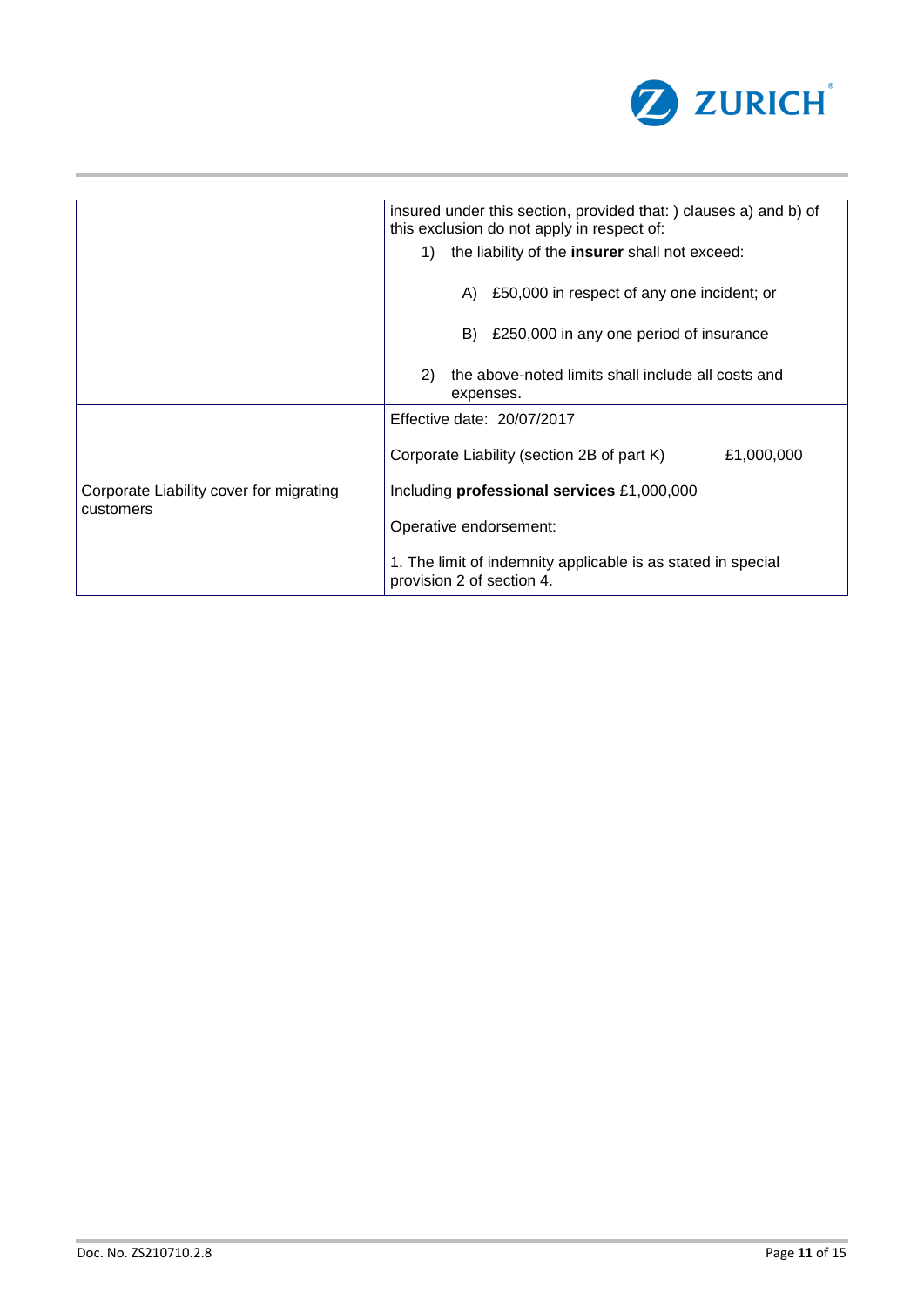

## 5. Noted interests

None currently noted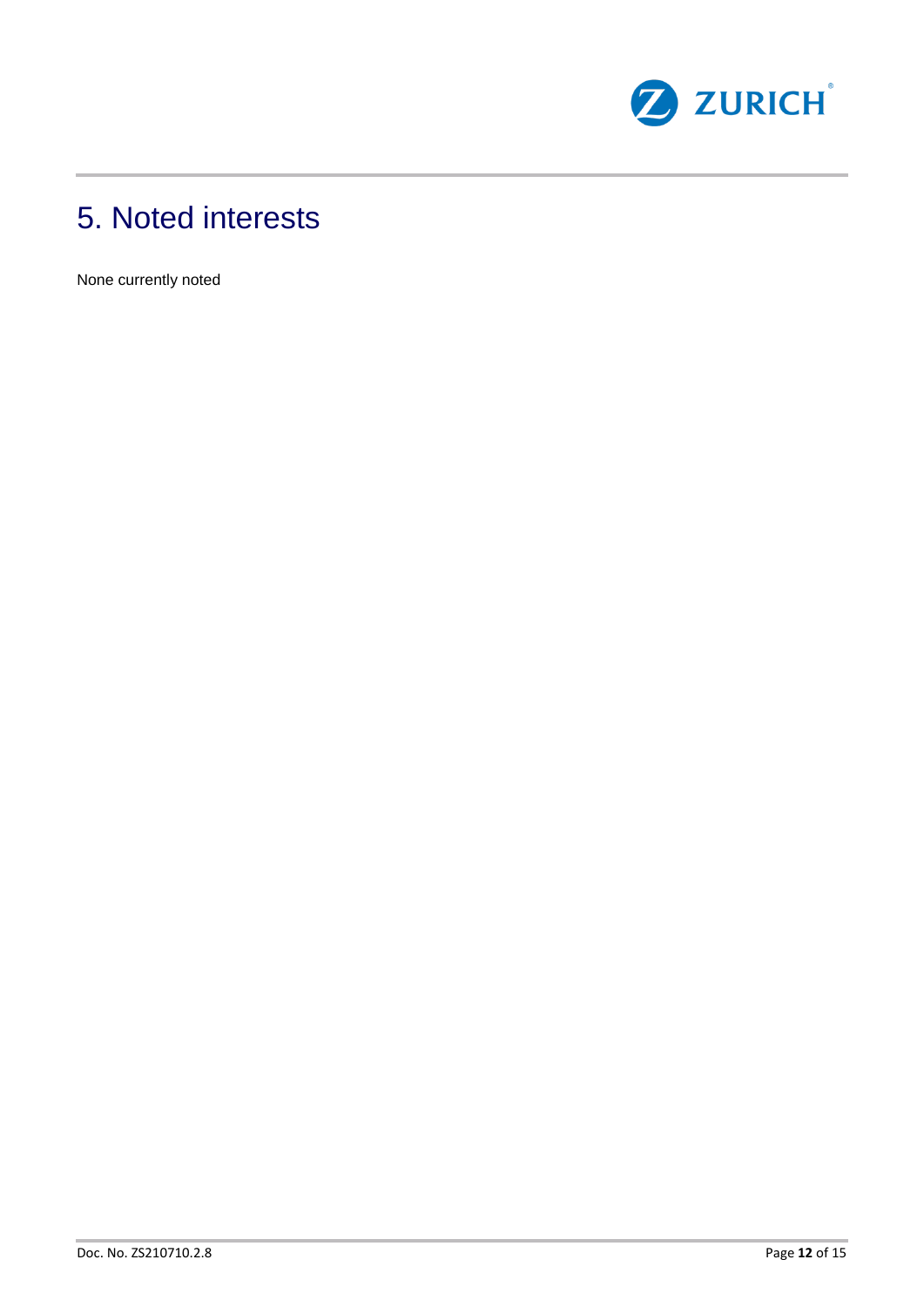

### 6. General notes

### 1. Fair presentation of the risk

You must make a fair presentation of the risk to us at inception, renewal and variation of your policy. This means that we must be told about all facts and circumstances which may be material to the risks covered by the policy and that you must not make a misrepresentation to us about any material facts. As part of your duty of fair presentation, you must ensure that the information detailed within the schedule is correct and complete. A material fact is one which would influence the acceptance or assessment of the risk. If you have any doubt about facts considered material, it is in your interests to disclose them to us.

Failure to make a fair presentation of the risk could result in the policy either being avoided, written on different terms or a higher premium being charged, depending on the circumstances surrounding the failure to present the risk fairly.

This policy is compliant with the principles of the Insurance Act 2015 law reforms. It also incorporates an 'opt out' which has the aim to promote good customer outcomes. We have opted-out of the 'proportionate reduction of claim remedy' available to insurers under the Insurance Act 2015. This means that in cases of non-disclosure or misrepresentation which are neither deliberate nor reckless, if we would have charged an additional premium had we known the relevant facts, we will charge that premium and pay any claims in full rather than reducing claims payments in proportion to the amount of premium that would have been charged.

We believe that our 'additional premium approach' should, in most situations, be more favourable to our customers when compared to the proportionate reduction of claim remedy. Our additional premium approach does not affect our right to apply the other remedies available under the Act for non-disclosure or misrepresentation.

### 2. Cancellation

All insurance policies run for a fixed period of time. The Insured can terminate an insurance contract verbally or in writing at any time. No refund will legally be due for any unused period of cover outside of the 'cooling off period' for consumer customers or following initiation for organisations and businesses. The Insurer may cancel the policy by giving 30 days' notice in writing. In such an event the insured will be entitled to a return of premium in respect of the unexpired portion of the period of insurance.

### 3. Bonus and fee structure

Employees and businesses who work for ZIP UK are remunerated in various different ways for selling insurance contracts. Employees receive a basic salary and also receive a bonus based on a number of factors, including the achievement of sales and quality targets. Businesses which work for the insurer on an outsourced basis receive a fee and also additional payments based on a number of factors, including the achievement of sales and quality targets.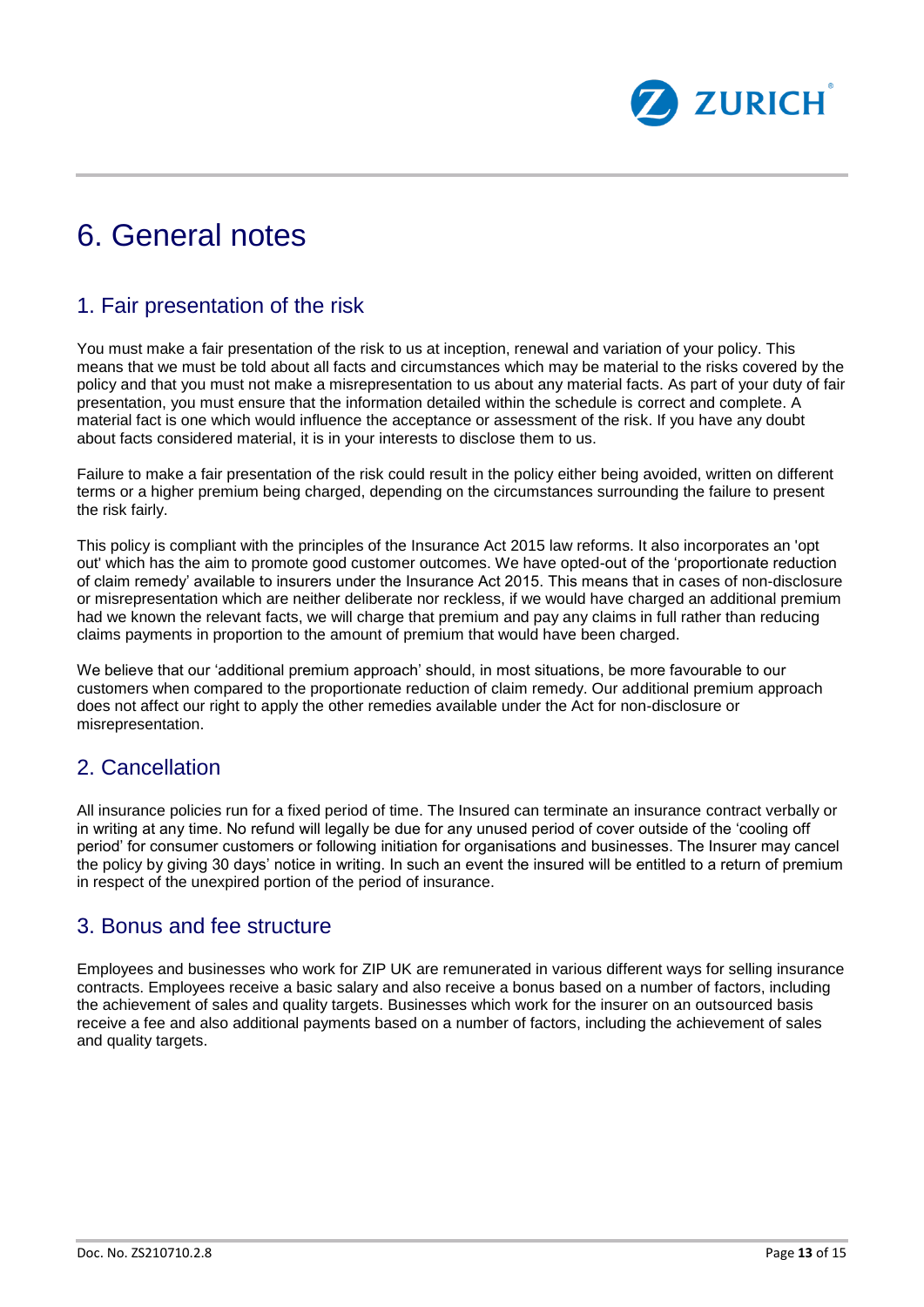

### 7. Claims contact information

Although we'd all like to control the future, sometimes accidents are unavoidable. That's why we've made it as easy as possible to make a claim. More information can be found [here.](https://www.zurich.co.uk/en/charity-insurance/make-a-claim) Ready to make a claim? Please use the contact details below to ensure you're connected to the right team:

| <b>Type of Claim</b>                                       | <b>Claims team</b>      | <b>Claims contact details</b>                                                           |
|------------------------------------------------------------|-------------------------|-----------------------------------------------------------------------------------------|
| Buildings, contents including "All<br><b>Risks</b> " Items |                         | Online: https://propertyclaims.zurich.co.uk/index.html<br>Tel: 0800 028 0336            |
| <b>Business interruption</b>                               | <b>Property Claims</b>  | Email: farnboroughpropertyclaims@uk.zurich.com                                          |
| Money                                                      |                         | Address: Zurich Property Claims, PO Box 3303,                                           |
| Works in progress                                          |                         | Interface Business Park, Swindon, SN4 8WF                                               |
| Public liability                                           |                         |                                                                                         |
| <b>Employers liability</b>                                 |                         | Online: https://liabilityclaims.zurich.co.uk/index.html                                 |
| Personal assault under Money                               |                         |                                                                                         |
| Personal accident                                          |                         |                                                                                         |
| Financial and administrative liability                     |                         | Tel: 0800 876 6984                                                                      |
| Professional negligence                                    | <b>Liability Claims</b> |                                                                                         |
| <b>Hirers liability</b>                                    |                         | Email: fnlc@uk.zurich.com                                                               |
| Fidelity guarantee                                         |                         |                                                                                         |
| Libel and slander                                          |                         |                                                                                         |
| <b>Engineering insurance</b>                               |                         | Address: Zurich House, 1 Gladiator Way,                                                 |
| Engineering - Deterioration of stock                       |                         | Farnborough, Hampshire, GU14 6GB                                                        |
| <b>Business travel</b>                                     |                         |                                                                                         |
|                                                            |                         | Online: https://motorclaims.zurich.co.uk/index.html<br>Tel: 01489 882110                |
|                                                            |                         |                                                                                         |
| Motor                                                      | <b>Motor Claims</b>     | Email: zmnewmotorclaims@uk.zurich.com                                                   |
|                                                            |                         | Address: Zurich Motor Claims, PO Box 3322,<br>Interface Business Park, Swindon, SN4 8XW |
| Legal Expenses                                             | DAS Legal<br>Claims     | Tel: 0117 934 2116                                                                      |

#### **How to make a claim:**

- 1. You can make a claim using the online portal, by email or phone using the contact details above.
- 2. A claim form may be sent for you to complete, or you may be asked to send details in writing.
- 3. If you have any questions, please call the relevant office for guidance.
- 4. For out of hours help/emergency property losses please contact 0800 028 0336